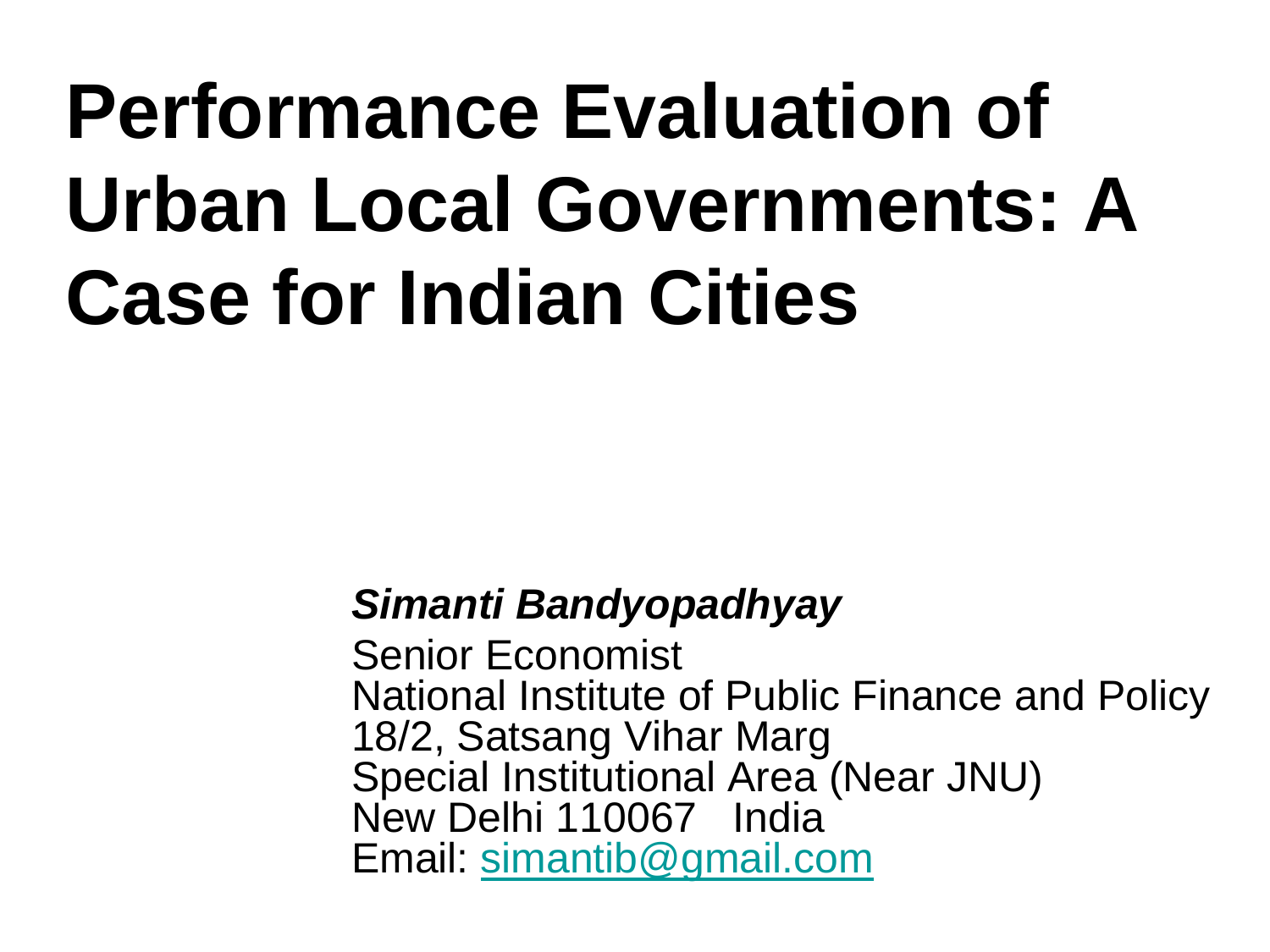#### **Largest Urban Agglomerations : Across Time**

- Falling number of cities from the developed world (blue)
- Out of five cities in all the time periods (shaded), 3 are from the developing world (black)
- Urbanisation: Post globalisation phenomenon in developing world

| 1975                       | <b>Millions</b> | 2000                            | <b>Millions</b> | 2025                   | <b>Millions</b> |
|----------------------------|-----------------|---------------------------------|-----------------|------------------------|-----------------|
| 1. Tokyo, Japan            | 26.6            | 1. Tokyo, Japan                 | 34.5            | 1. Tokyo Japan         | 36.4            |
| 2. New York, USA           | 15.9            | 2. Mexico City, Mexico          | 18              | 2. Mumbai, India       | 26.4            |
| 3. Mexico City, Mexico     | 10.7            | 3. New York, USA                | 17.9            | 3. Delhi, India        | 22.5            |
| 4. Osaka-Kobe, Japan       | 9.8             | 4. São Paulo, Brazil            | 17.1            | 4. Dhaka, Bangladesh   | 22              |
| 5. São Paulo, Brazil       | 9.6             | 5. Mumbai, India                | 16.1            | 5. São Paulo, Brazil   | 21.4            |
| 6. Los Angeles, USA        | 8.9             | 6. Shanghai, China              | 13.2            | 6. Mexico City, Mexico | 21              |
| 7. Buenos Aires, Argentina | 8.8             | 7. Kolkata, India               | 13.1            | 7. New York, USA       | 20.6            |
| 8. Paris, France           | 8.6             | 8. Delhi, India                 | 12.4            | 8. Kolkata, India      | 20.6            |
| 9. Kolkata, India          | 7.9             | 9. Buenos Aires, Argentina 11.9 |                 | 9. Shanghai, China     | 19.4            |
| 10. Moscow, Russia         | 7.6             | 10. Los Angeles, USA            | 11.8            | 10. Karachi, Pakistan  | 19.1            |

Source: United Nations, World Urbanization Prospects, The 2007 Revision.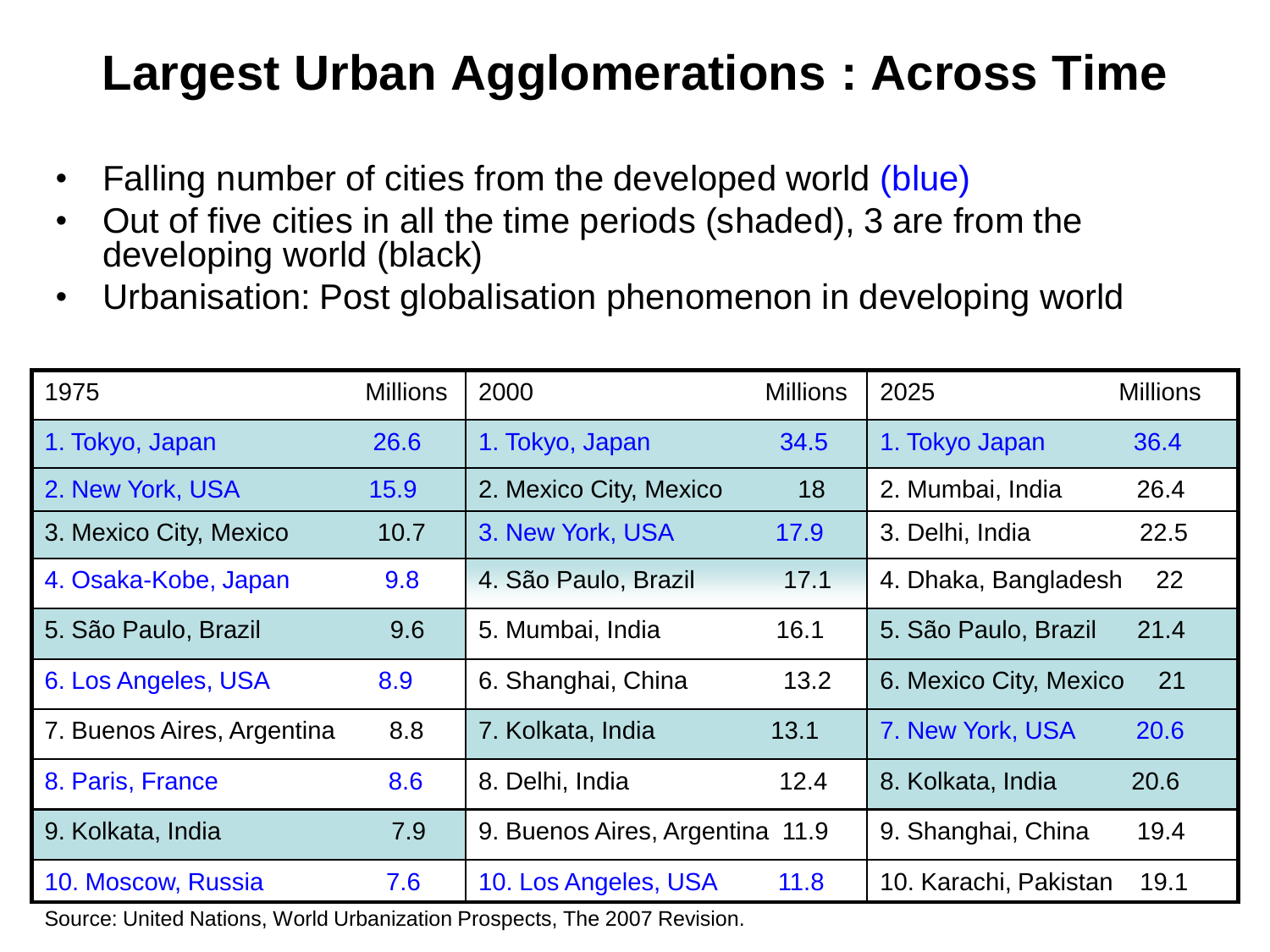### **Metropolitan Areas : World and India**

- Highest population: Tokyo (32.5 m)
- Highest area: New York (17,884 sq km)
- Highest Population density: Karachi (10,727 persons/sq km)
- Population : Mumbai, Delhi within top 10, Kolkata within top 15
- Population density: all 3 megacities in top 6 cities in the world
- Over 5,000 urban areas, different sizes
- 3 megacities: Delhi, Kolkata, Mumbai
- 53 million plus cities (census 2011)
- No other country in the world has three cities in the list of top 20 cities in the world
- 286,119,689 urban population (2011): 8 m annual addition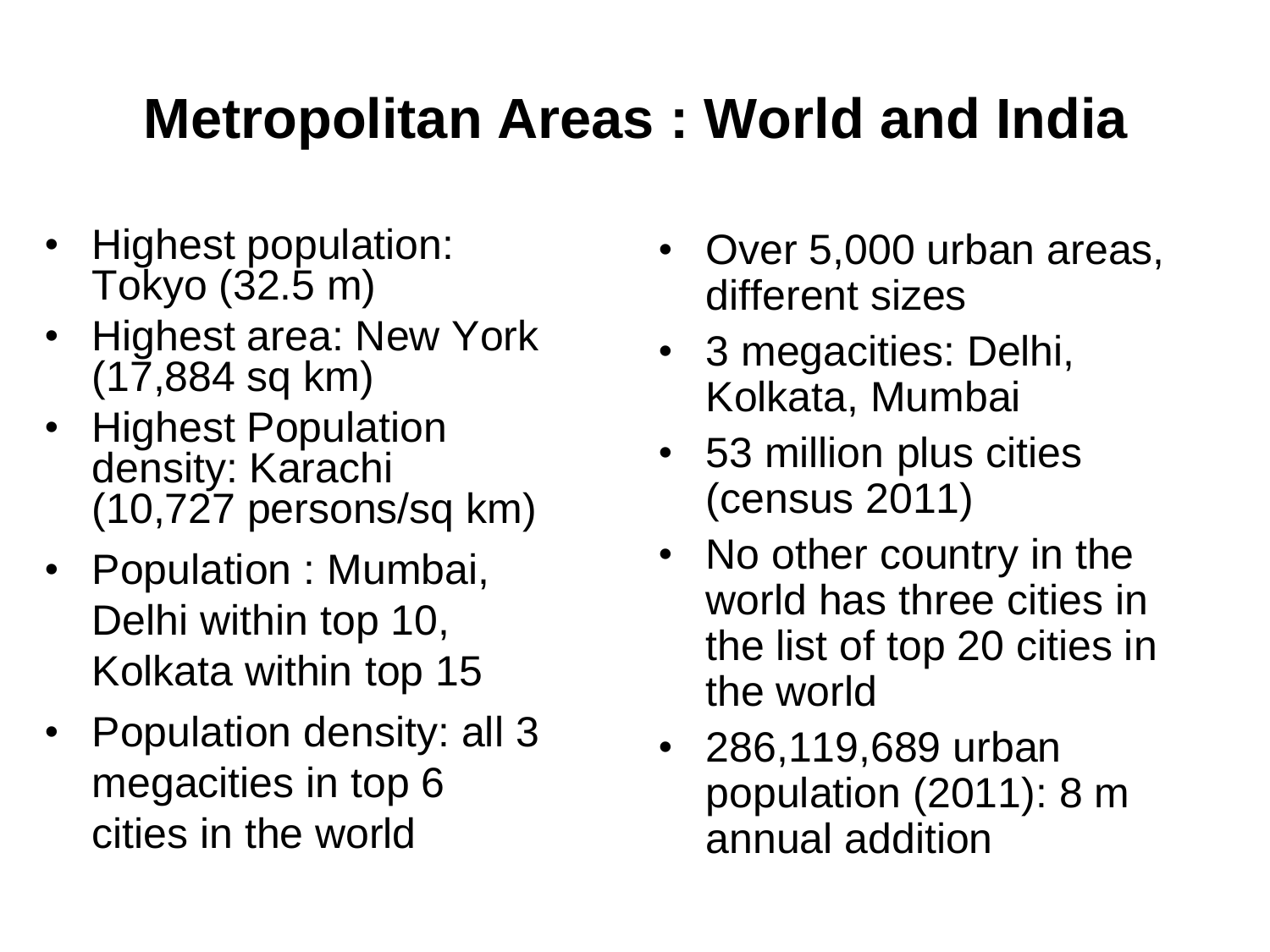## **Infrastructure and Service Delivery**

- Main Constraint: Infrastructure and Service Delivery
- Resource constraint
- Detailed review of service delivery scenario in the cities of Karnataka
- Estimate the shortfall in physical levels of services and their operations and maintenance (ONM) expenditures from the physical and financial norms respectively which are prescribed for Indian cities.

– Some estimations of ONM expenditure requirements

- Revenue Side: the sources of own revenues and the revenue expenditures in the cities
- the shortfall of resources to assess the extent of self reliance in the cities. Some estimations of own revenue capacities are also attempted.
- Performance evaluation of the cities taking the service provisions as the outcomes with the resources used by them in an integrated framework and pinpoint some possible sources of mis-utilisation of resources.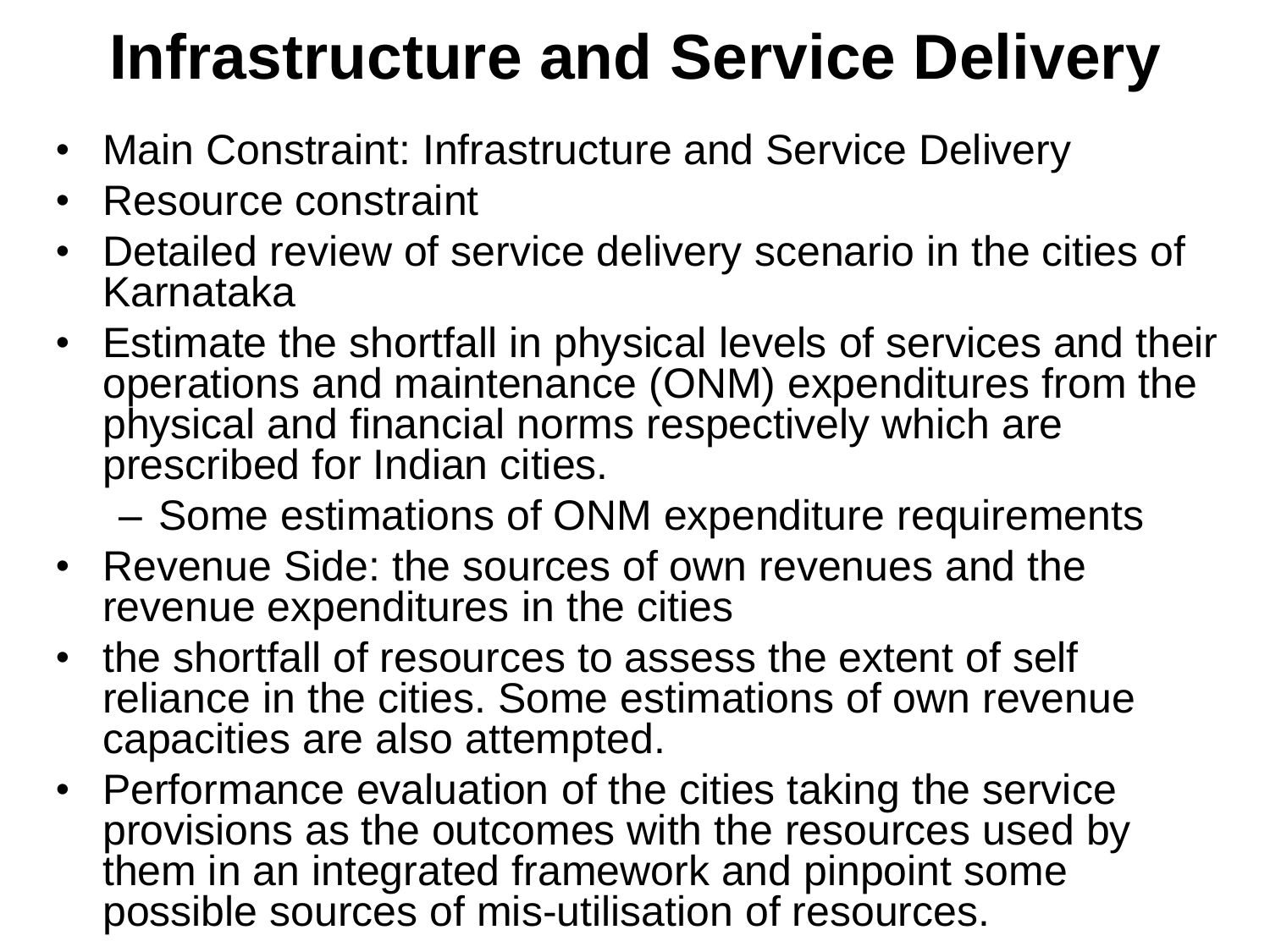## **Population Statistics in Different Size Classes of Karnataka ULBs**

- 213 ULBs
- 88 n the smallest size class
- 75-medium
- 50-Large

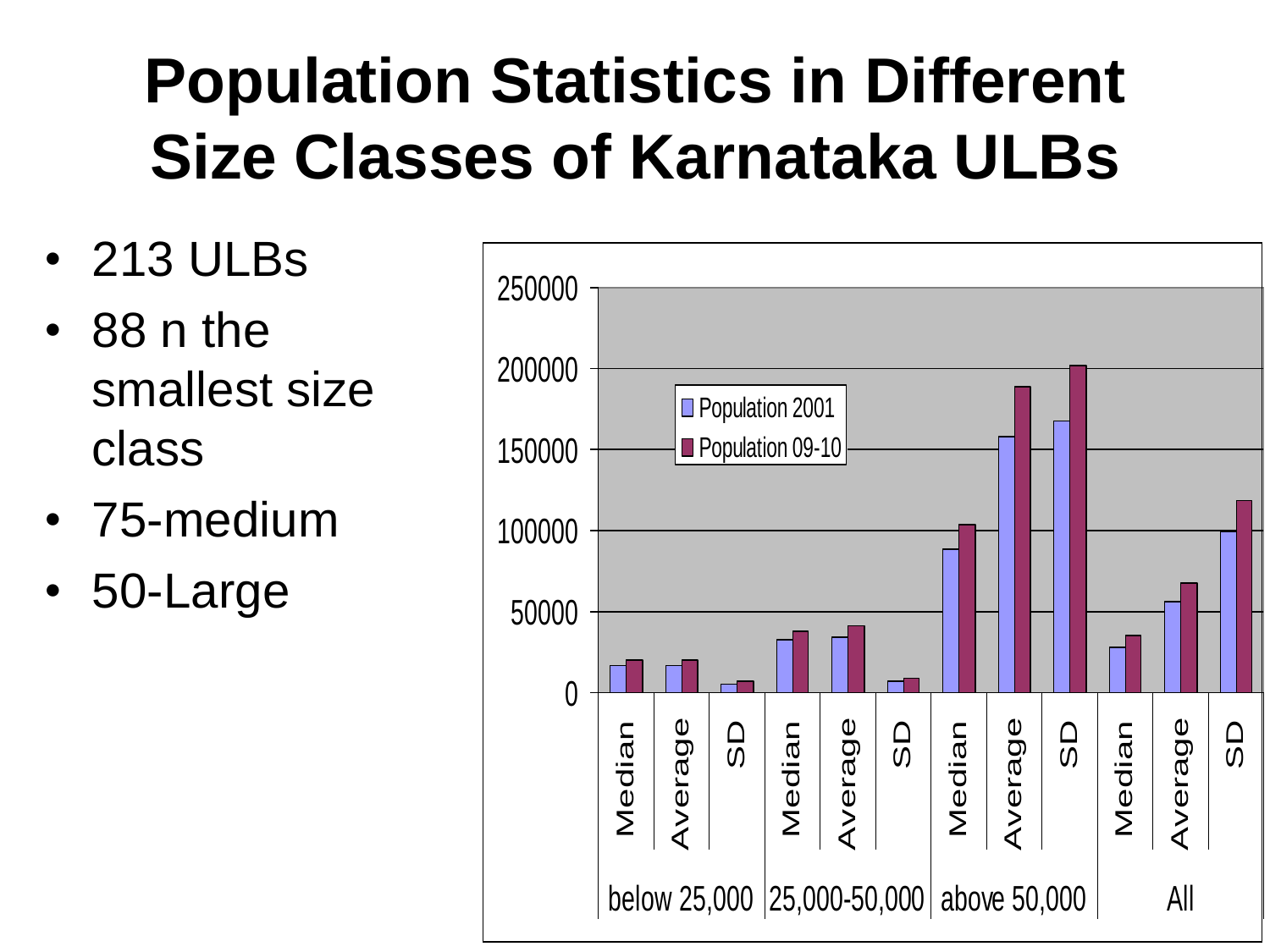#### **Growth Rates of Population and Area in Different Size classes of Karnataka ULBs**

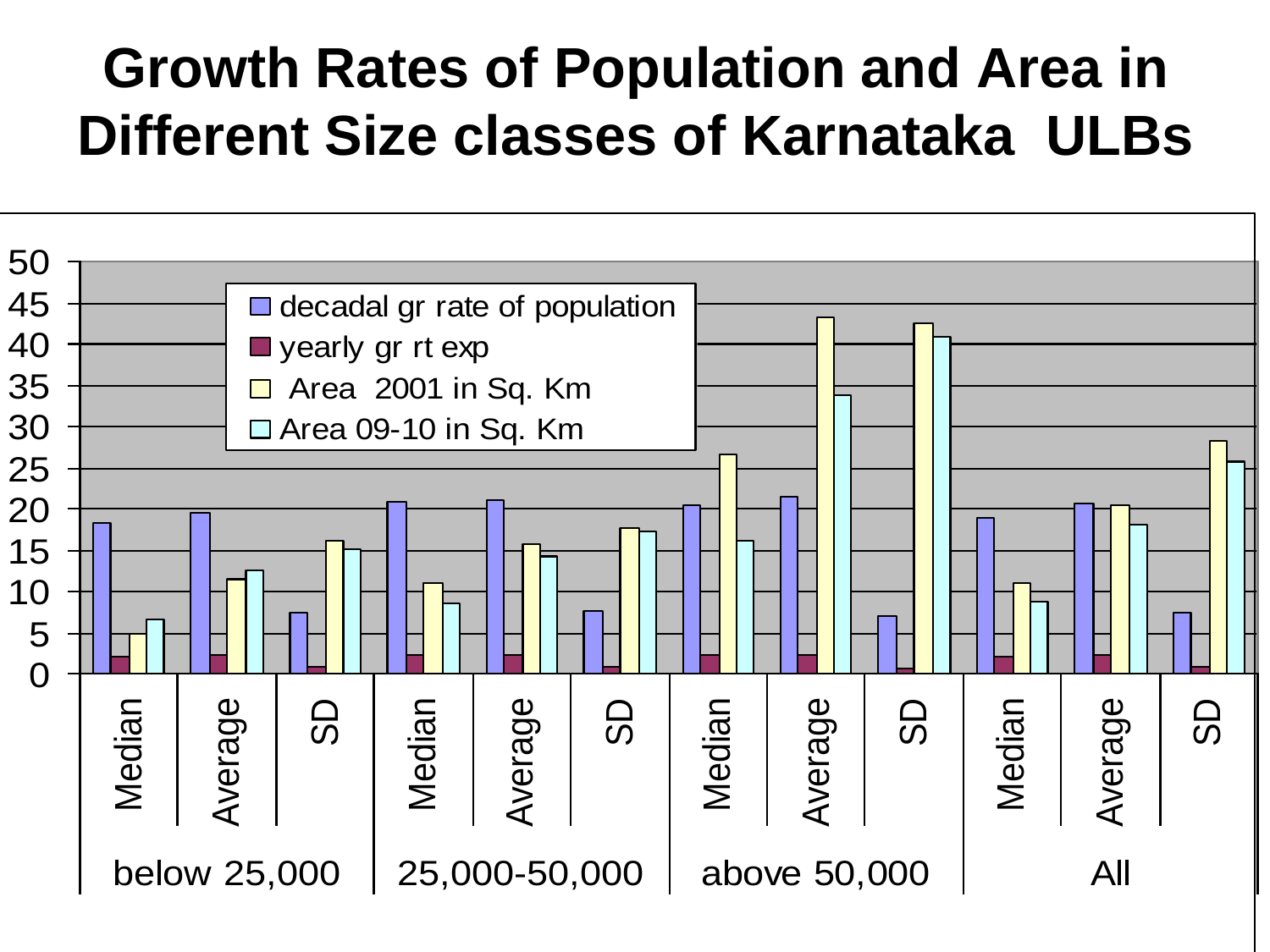## SLB Framework

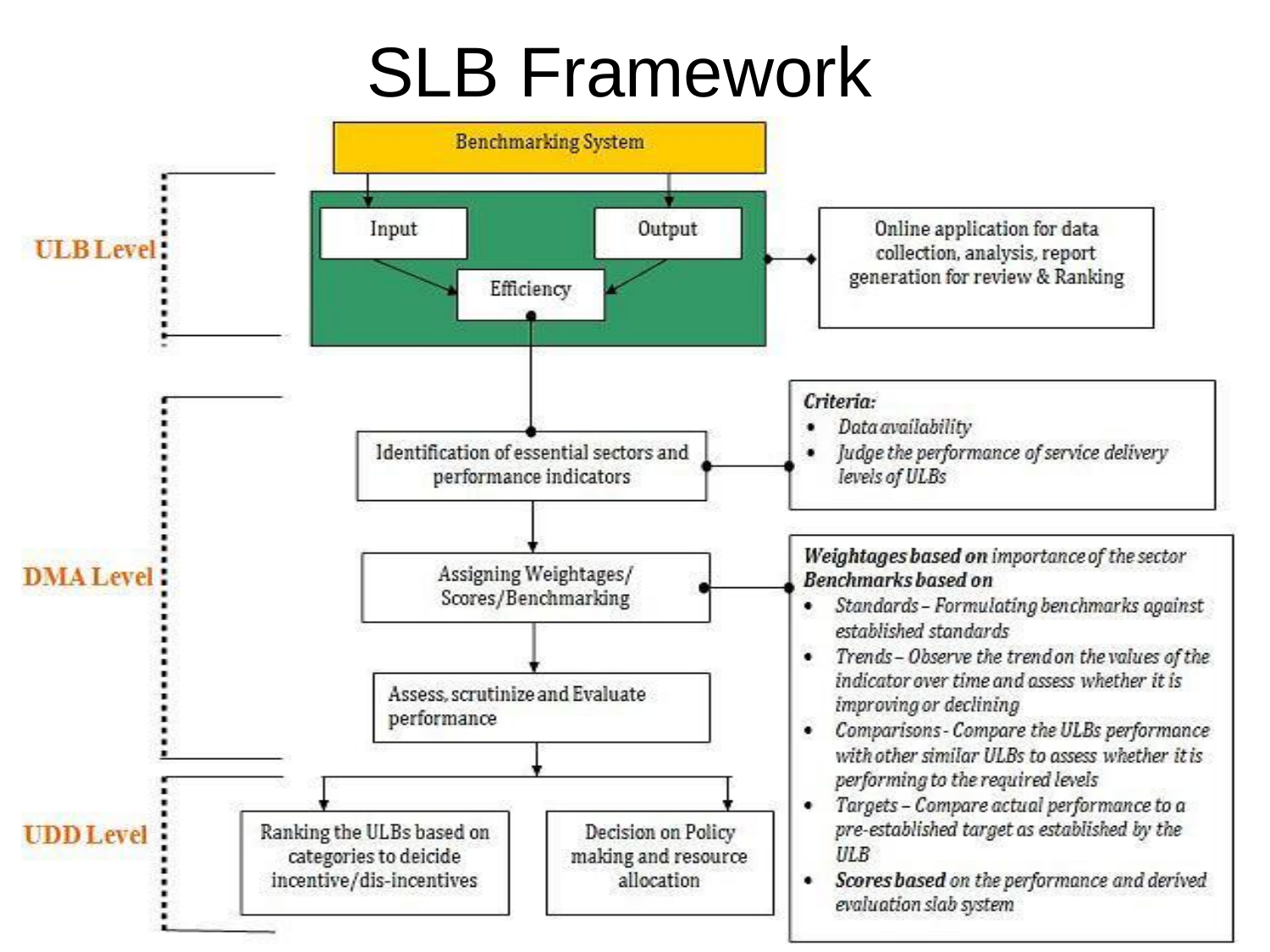## Size class:Norms

| <b>Classes</b> | Population        |
|----------------|-------------------|
| IA             | $>5$ Million      |
| IB             | 1-5 Million       |
| IC             | 100,000-1 Million |
| $\prod$        | 50,000-100,000    |
| III            | 20,000-50,000     |
| $IV+$          | $<$ 20,000        |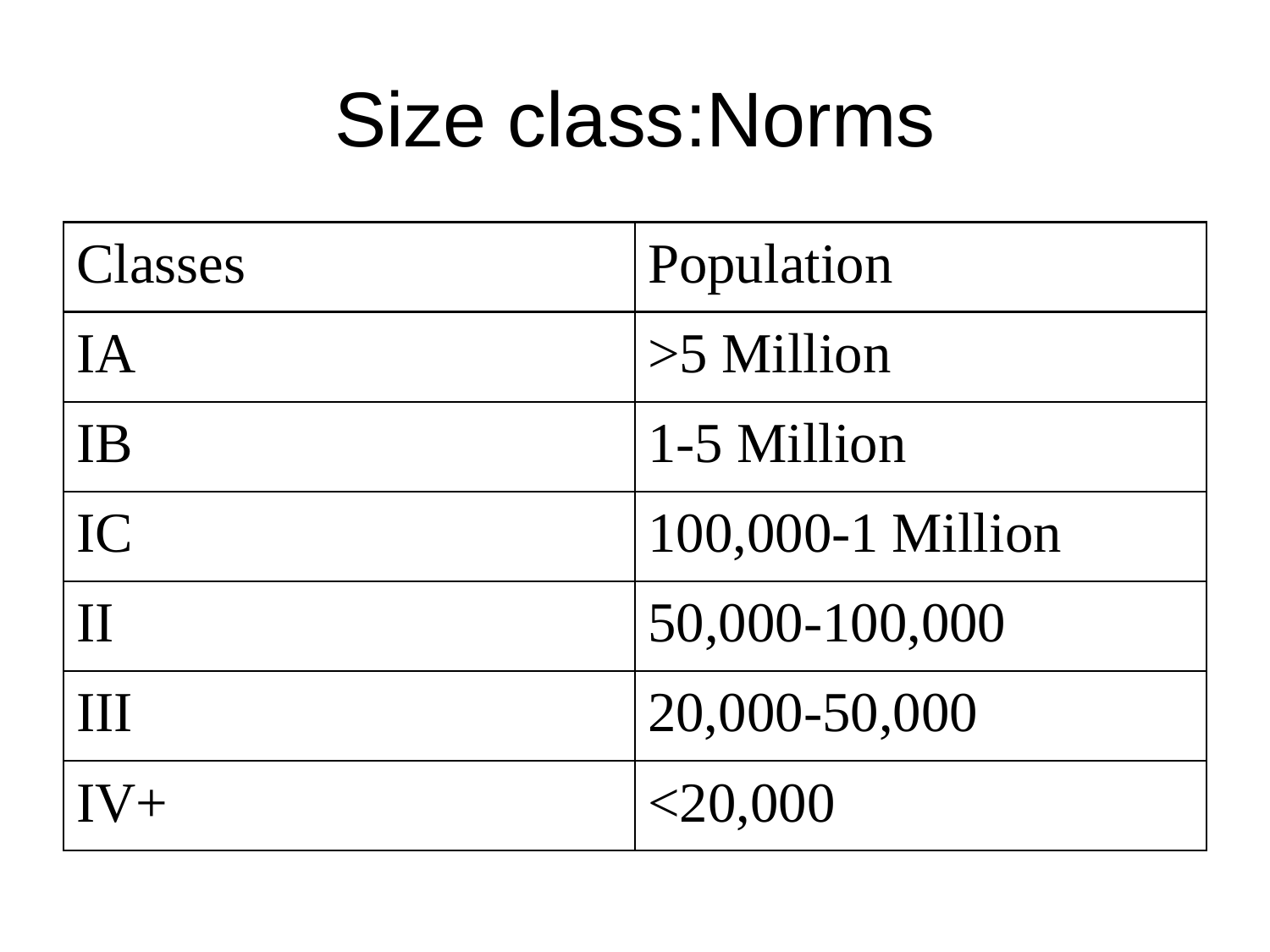## **Physical Norms**

| Service                   | <b>Physical Norms</b>                                                                                                                                                                                                                                    |                             |  |  |  |  |  |
|---------------------------|----------------------------------------------------------------------------------------------------------------------------------------------------------------------------------------------------------------------------------------------------------|-----------------------------|--|--|--|--|--|
| <b>Water Supply</b>       | 100 per cent individual piped water supply for all households including<br>informal settlements for all cities<br>• Continuity of supply: 24x7 water supply for all cities<br>• Per capita consumption norm:135 litres per capita per day for all cities |                             |  |  |  |  |  |
| Sewerage                  | Underground sewerage system for all cities and 100 per cent collection and<br>treatment of waste water                                                                                                                                                   |                             |  |  |  |  |  |
| <b>Solid Waste</b>        | 100 per cent of solid waste collected, transported, and treated for all cities as<br>per Municipal Solid Waste 2000 Rules                                                                                                                                |                             |  |  |  |  |  |
| <b>Storm Water Drains</b> | Drain network covering 100 per cent road length on both sides of the road<br>for all cities                                                                                                                                                              |                             |  |  |  |  |  |
| <b>Street Lighting</b>    | Illuminance: 35 Lux (35 lumens per sq. km) for all road categories in all<br>cities<br>• Spacing between street lights: 40 m for major roads, 45 m for collector<br>roads, and 50 m for access road spaces                                               |                             |  |  |  |  |  |
| <b>Urban Roads</b>        | Size class                                                                                                                                                                                                                                               | Road Density (km per sq km) |  |  |  |  |  |
|                           | IA                                                                                                                                                                                                                                                       | 12.25                       |  |  |  |  |  |
|                           | <b>IB</b>                                                                                                                                                                                                                                                | 12.25                       |  |  |  |  |  |
|                           | IC                                                                                                                                                                                                                                                       | 12.25                       |  |  |  |  |  |
|                           | 7<br>$II$ - $IV$ +                                                                                                                                                                                                                                       |                             |  |  |  |  |  |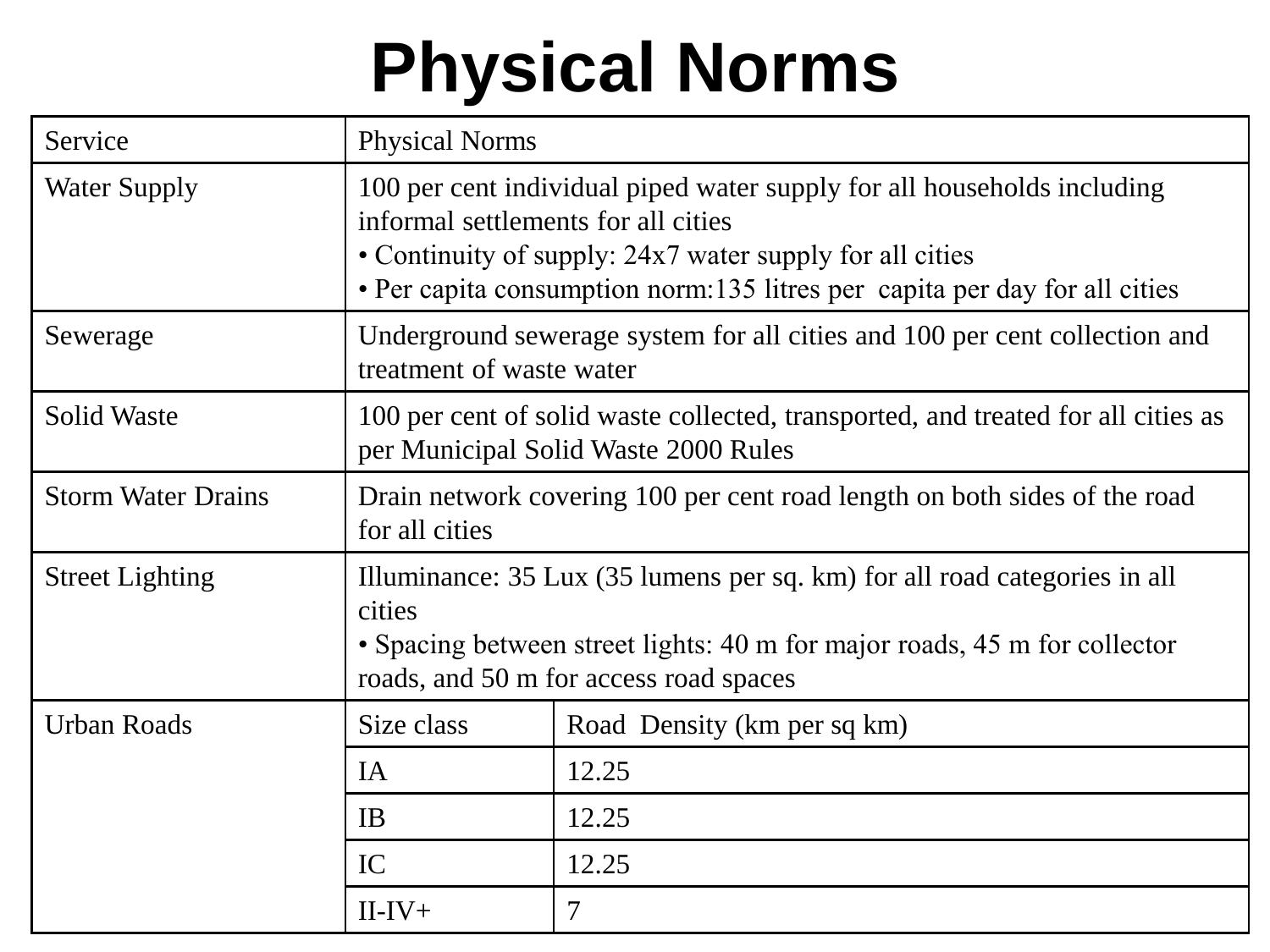## **Financial Norms** (INR per capita)

| <b>Size Class</b> | <b>Water</b><br><b>Supply</b> | <b>Sewerage</b> | <b>Solid Waste</b><br><b>Management</b> | <b>Urban</b><br><b>Roads</b> | <b>Strom Water</b><br><b>Drains</b> | <b>Street</b><br><b>Lighting</b> |
|-------------------|-------------------------------|-----------------|-----------------------------------------|------------------------------|-------------------------------------|----------------------------------|
| 1A                | 797                           | 414             | 269                                     | 421                          | 62                                  | 90                               |
| 1B                | 613                           | 373             | 189                                     | 421                          | 62                                  | 55                               |
| 1 <sup>C</sup>    | 491                           | 290             | 135                                     | 527                          | 78                                  | 54                               |
| $\prod$           | 491                           | 290             | 113                                     | 276                          | 32                                  | $\overline{4}$                   |
| III               | 368                           | 207             | 113                                     | 368                          | 42                                  | 3                                |
| $IV+$             | 245                           | 145             | 113                                     | 368                          | 42                                  | 3                                |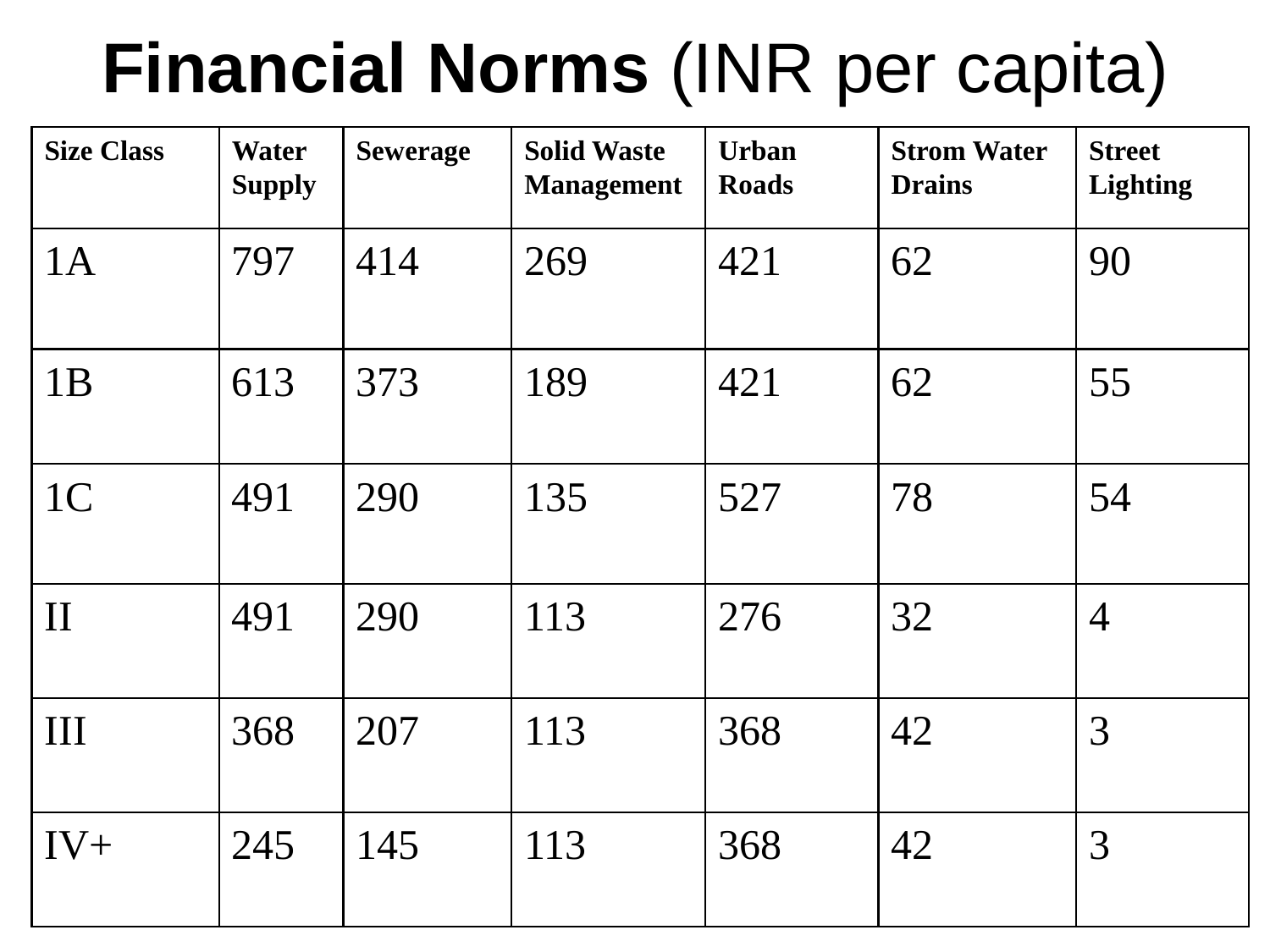## **Summary: Physical Levels of Services**

| <b>Size Class</b>                                 |                                     | <b>Below 25000</b> |           | 25000 to 50000 |           | <b>Above 50000</b> |           | All         |           |
|---------------------------------------------------|-------------------------------------|--------------------|-----------|----------------|-----------|--------------------|-----------|-------------|-----------|
|                                                   |                                     | Median             | <b>CV</b> | Median         | <b>CV</b> | Median             | <b>CV</b> | Median      | <b>CV</b> |
| <b>Water</b><br><b>Supply</b>                     | per capita supply<br>(LPCD)         | 102                | 1.3       | 74.6           | 0.7       | 96                 | 0.6       | 90          | 1.1       |
|                                                   | Norms Coverage (%)                  | 76                 | 1.2       | 56             | 0.6       | 72                 | 0.6       | 69          | 1.1       |
|                                                   | Days of Supply in a<br>Week         | $\overline{3}$     | 0.5       | $\overline{3}$ | 0.5       | $\overline{3}$     | 0.5       | 3           | 0.5       |
|                                                   | Hours of Supply in a<br>Day         | $\mathbf{1}$       | 0.8       | $\mathbf{1}$   | 1.2       | $\mathbf{1}$       | 1.4       | $\mathbf 1$ | 1.1       |
| <b>Solid</b><br><b>Waste</b><br><b>Management</b> | Collection efficiency               | 75                 | 0.2       | 88             | 0.04      | 100                | 0.1       | 85          | 0.2       |
|                                                   | Transportation<br>Efficiency        | 71.4               | 0.2       | 88             | 0.06      | 100                | 0.8       | 83          | 0.5       |
| <b>Urban Roads</b>                                | Road Density (KM<br>per Sq KM Area) | 5                  | 1.13      | 6.3            | 1.1       | 9                  | 2.2       | 6           | 2.5       |
|                                                   | Norms Coverage (%)                  | 71.6               | 1.1       | 90             | 1.1       | 84                 | 2.6       | 82          | 2.6       |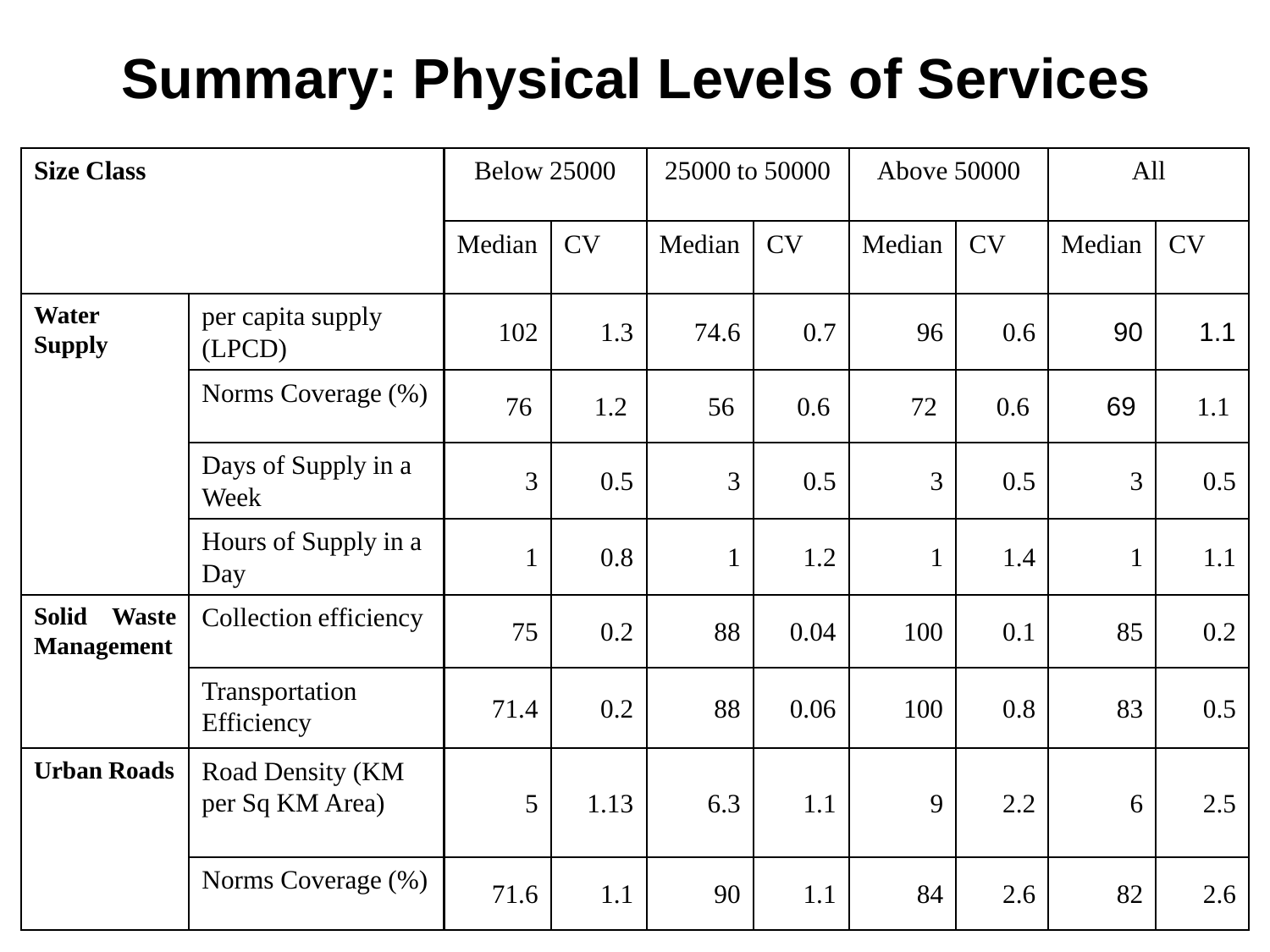## **Summary: Expenditures on Services**

| <b>Services</b>                  | Indicators                          | <b>Below 25,000</b> |              | 25,000 to 50,000 |              | Above 50,000 |                | All    |              |
|----------------------------------|-------------------------------------|---------------------|--------------|------------------|--------------|--------------|----------------|--------|--------------|
|                                  |                                     | Median              | <b>CV</b>    | Median           | <b>CV</b>    | Median       | <b>CV</b>      | Median | <b>CV</b>    |
| <b>Water</b><br><b>Supply</b>    | <b>ONM</b> cost per Capita<br>(INR) | 168                 | 1.3          | 213              | 0.6          | 228          | $\overline{2}$ | 203    | 1.5          |
|                                  | <b>Coverage of Norms</b><br>(% )    | 55                  | 1.2          | 58               | 0.6          | 46           | $\overline{2}$ | 53     | 1.3          |
| <b>Solid</b><br><b>Waste</b>     | ONM cost per<br>Capita(INR)         | 8.50                | 2.7          | 14.20            | 1.5          | 14.50        | 1.5            | 11     | 3.5          |
| <b>Manage</b><br>ment            | Coverage of<br>$Norms(\%)$          | 7.5                 | 2.7          | 13               | 1.5          | 12           | 1.4            | 9.3    | 3.2          |
| <b>Urban</b><br><b>Roads</b>     | ONM cost per<br>Capita(INR)         | 35.60               | 1.7          | 36.10            | 1.6          | 20           | 1.5            | 33     | 1.7          |
|                                  | Coverage of<br>$Norms(\%)$          | 71.6                | 1.1          | 90               | 1.1          | 84           | 2.6            | 82     | 2.6          |
| <b>Street</b><br><b>Lighting</b> | ONM cost per<br>Capita(INR)         | 43.4                | $\mathbf{1}$ | 37               | 1.5          | 39           | 0.8            | 42     | 1.2          |
|                                  | Coverage of<br>$Norms(\%)$          | 1447                | $\mathbf{1}$ | 1238             | 1.5          | 211          | 1.5            | 1151   | 1.4          |
| <b>All</b><br><b>Services</b>    | ONM cost per<br>Capita(INR)         | 364                 | $\mathbf{1}$ | 390              | $\mathbf{1}$ | 352          | 1.4            | 372    | $\mathbf{1}$ |
|                                  | <b>Coverage of Norms</b><br>(% )    | 45                  | $\mathbf{1}$ | 46               | $\mathbf{1}$ | 36           | 1.2            | 43     | $\mathbf{1}$ |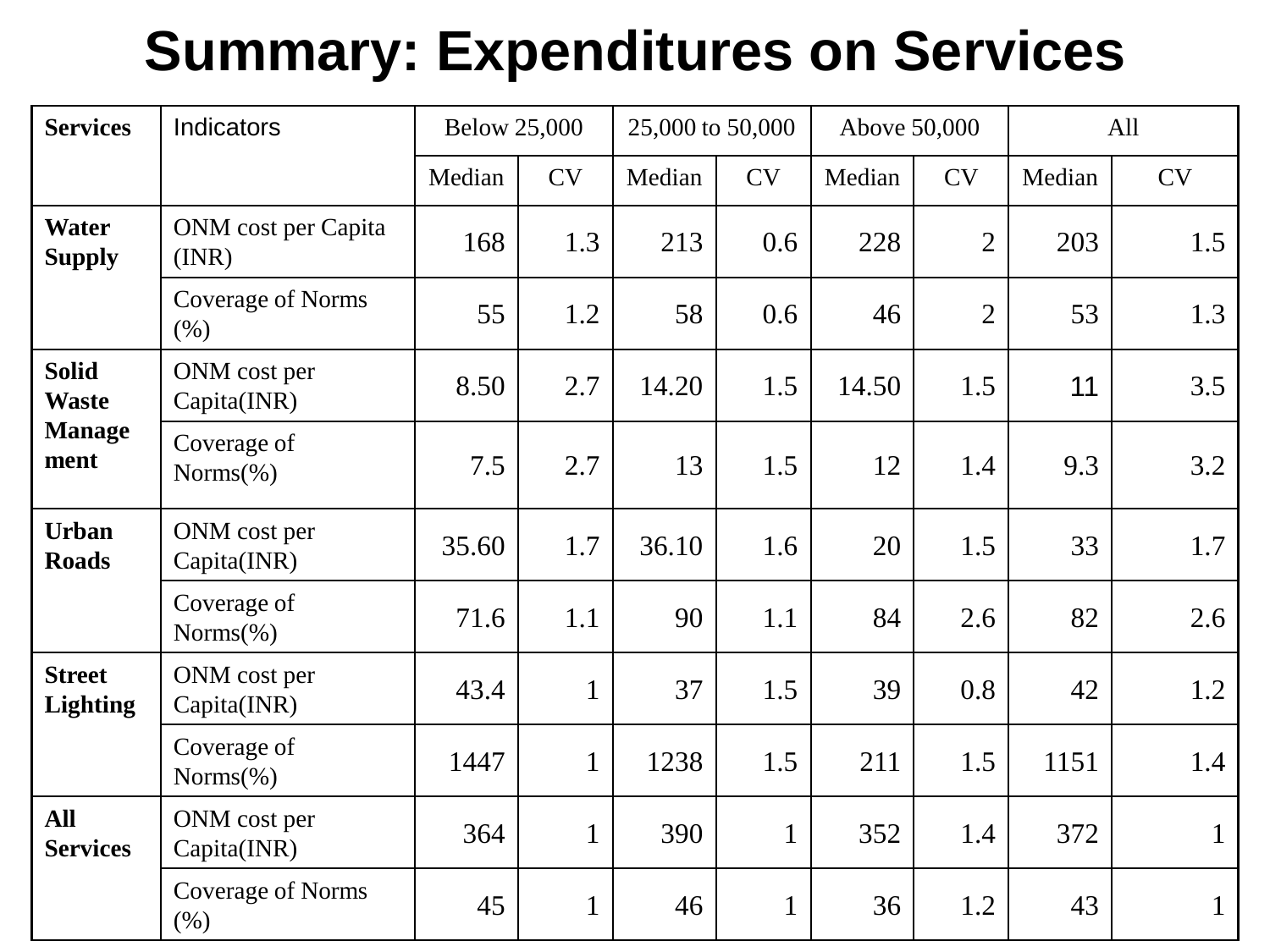### **Some Financial Performance Indicators**

| Indicators                                                                | <b>Below 25000</b> |                | 25000 to 50000 |                | <b>Above 50000</b> |           | All    |           |  |
|---------------------------------------------------------------------------|--------------------|----------------|----------------|----------------|--------------------|-----------|--------|-----------|--|
|                                                                           | Median             | <b>CV</b>      | Median         | <b>CV</b>      | Median             | <b>CV</b> | Median | <b>CV</b> |  |
| Own Revenue to<br>Revenue<br><b>Expenditure Ratio</b><br>$(\%)$           | 13                 | 0.5            | 31             | 0.21           | 112                | 3         | 27     | 5.3       |  |
| Own Revenue to<br><b>ONM Expenditure</b><br>ratio $(\%)$                  | 24                 | 1.4            | 52             | 0.65           | 200                | 2.5       | 50     | 4.4       |  |
| <b>Water Charges to</b><br><b>ONM Expenditure</b><br>on Water (%)         | 15                 | 0.8            | 11             | 0.7            | 12                 | 0.9       | 13     | 0.8       |  |
| <b>Collection Efficiency</b><br>of Property Taxes<br>$(\%)$               | 53                 | 0.6            | 65             | 0.4            | 58                 | 0.6       | 62     | 0.5       |  |
| <b>Own Revenue</b><br>Capacity to Actual<br><b>Own Revenue</b><br>(Index) | 116                | 2.6            | 116            | 0.2            | 141                | 2.6       | 116    | 3         |  |
| <b>Own Revenue</b><br>Capacity to ONM<br>Requirements                     | 23.5               | $\overline{2}$ | 27.5           | $\overline{2}$ | 27.5               | 2.2       | 27     | 2.2       |  |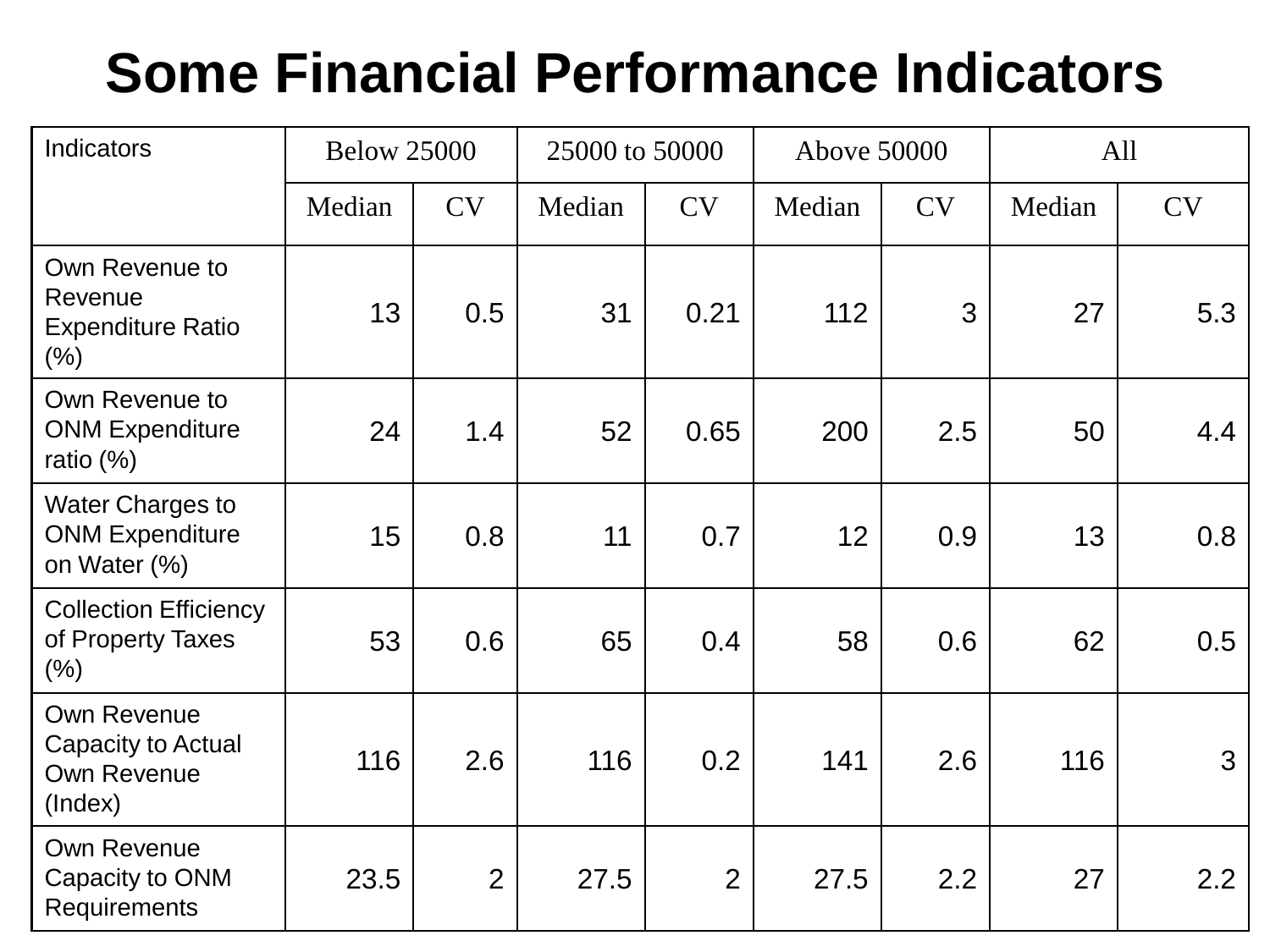### **Composition of Revenue Expenditures**

#### **Composition of Revenue Expenditures (25,000 to 50,000 Size Class)**



**Composition of Revenue Expenditures (Below 25,000 Size Class)**



**Composition of Revenue Expenditures (Above 50,000 Size Class)**



**Composition of Revenue Expenditures**

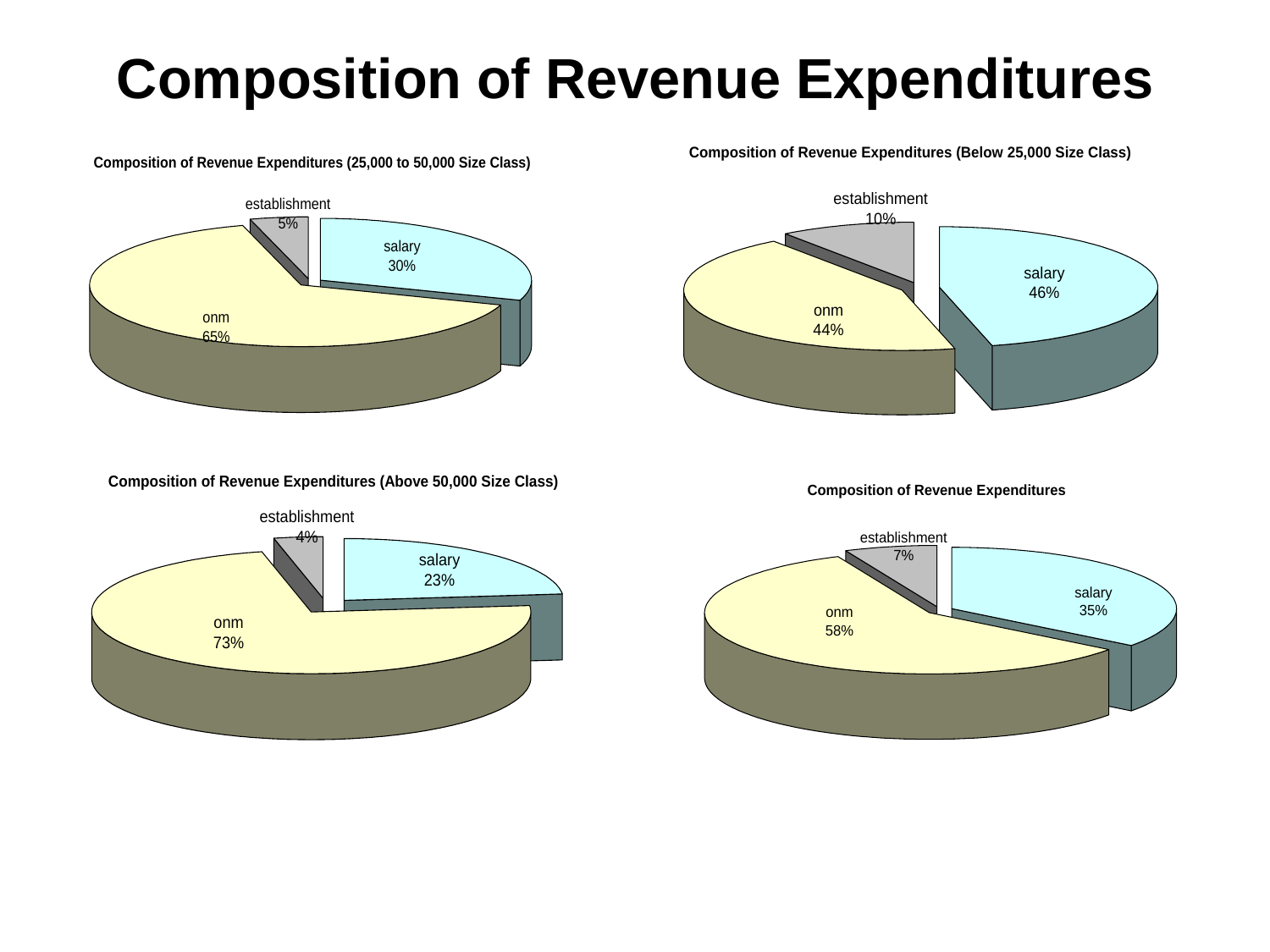#### **Composition of Own Revenues**



**Composition of Own Revenues (Below 25,000 Size Class)**

**Composition of Own Revenues (25,000 to 50,000 Size Class)**

#### **Composition of Own Revenues (Above 50,000 Size Class)**





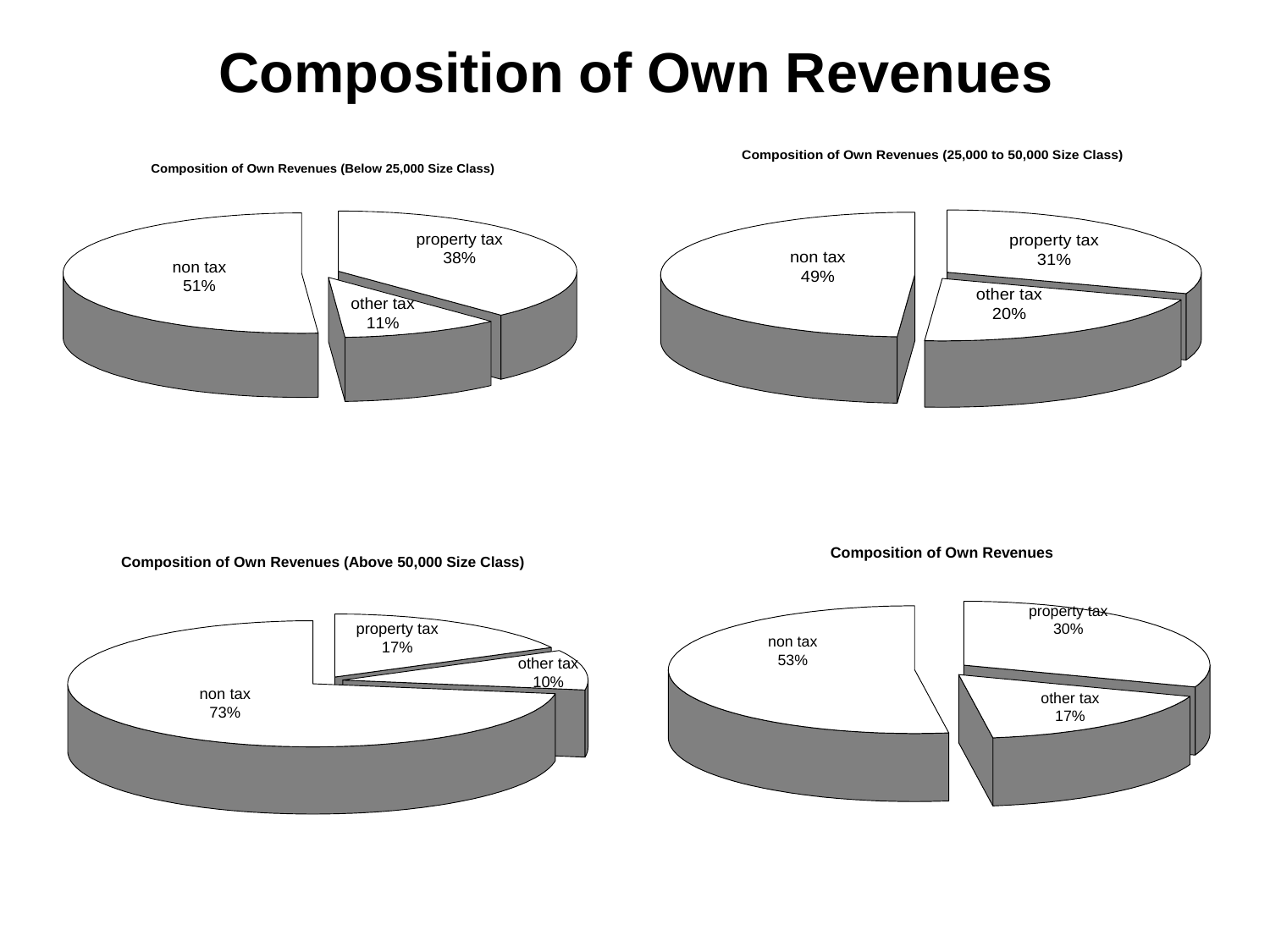## Efficiency Scores

|                                  | <b>Below</b><br>25,000 | 25,000 to<br>50,000 | <b>Above</b><br>50,000 | <b>All</b> |
|----------------------------------|------------------------|---------------------|------------------------|------------|
| <b>No. Of ULBs</b>               | 88                     | 75                  | 50                     | 213        |
| <b>Inefficient ULBs</b><br>(Nos) | 64                     | 58                  | 31                     | 153        |
| <b>Inefficient ULBs</b><br>(%)   | 72.7                   | 77.3                | 62                     | 71.8       |
| <b>Median</b>                    | 0.76                   | 0.67                | 0.77                   | 0.73       |
| <b>Average</b>                   | 0.76                   | 0.69                | 0.77                   | 0.74       |
| <b>SD</b>                        | 0.2                    | 0.24                | 0.22                   | 0.22       |
| <b>Max</b>                       | 1                      | 1                   |                        |            |
| <b>Min</b>                       | 0.3                    | 0.27                | 0.34                   | 0.27       |
| <b>CV</b>                        | 0.27                   | 0.35                | 0.28                   | 0.3        |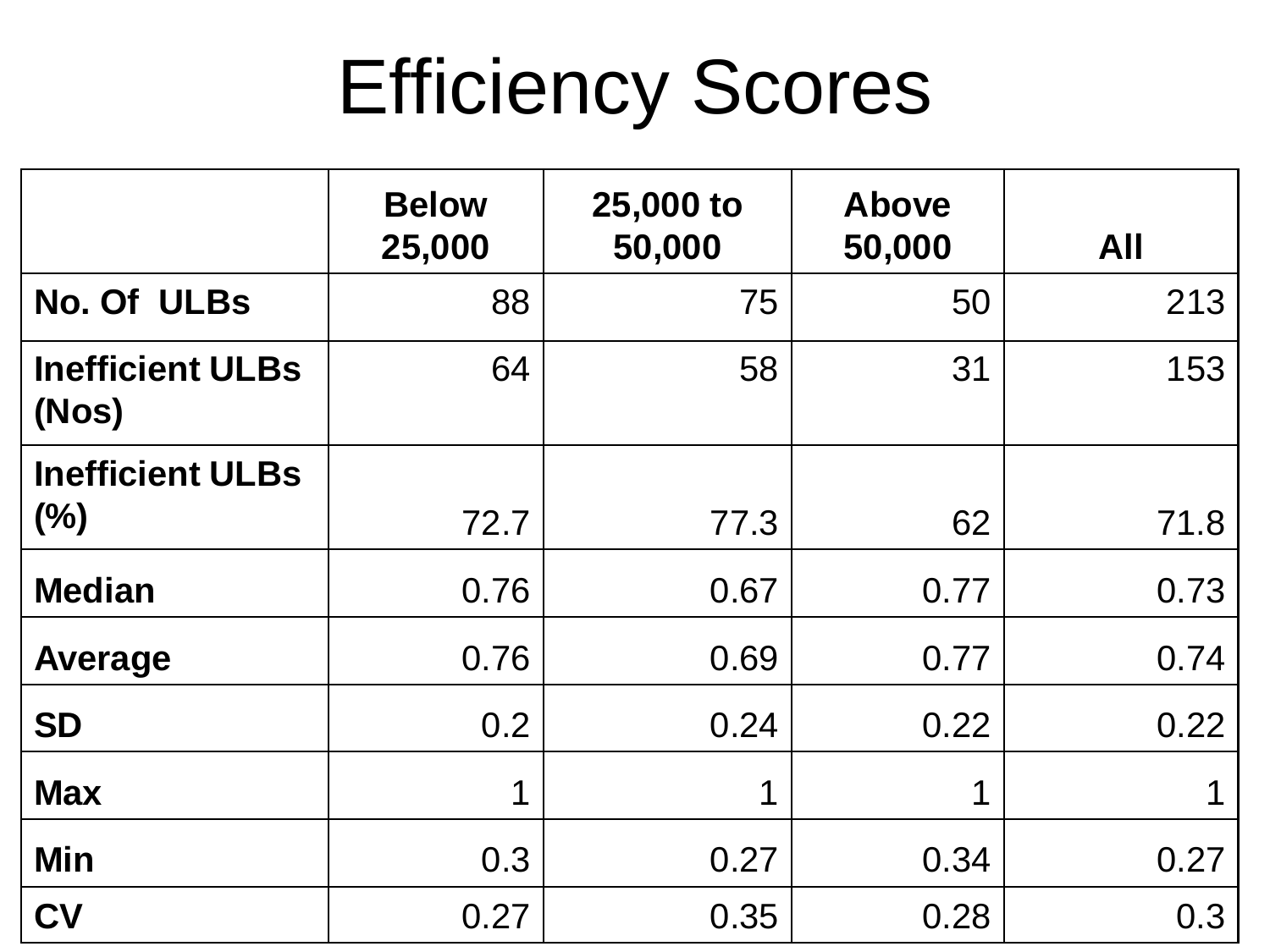## Sources of Additional Cost Savings

- We also attempt an analysis of additional cost saving through slacks in inputs.
- These slacks locate the sources and quantum of input savings additional to what has been recorded in the radial efficiency scores.
- We find that among the input variables the highest proportion of ULBs can save on establishment expenditure and the lowest proportion of ULBs on ONM expenditure. This is true for all the size classes of cities.
- In most of the resources, the quantum of additional savings is higher in smaller cities indicating to the fact that misutilisation of resources and under-provision of services are more pronounced in the smaller cities.